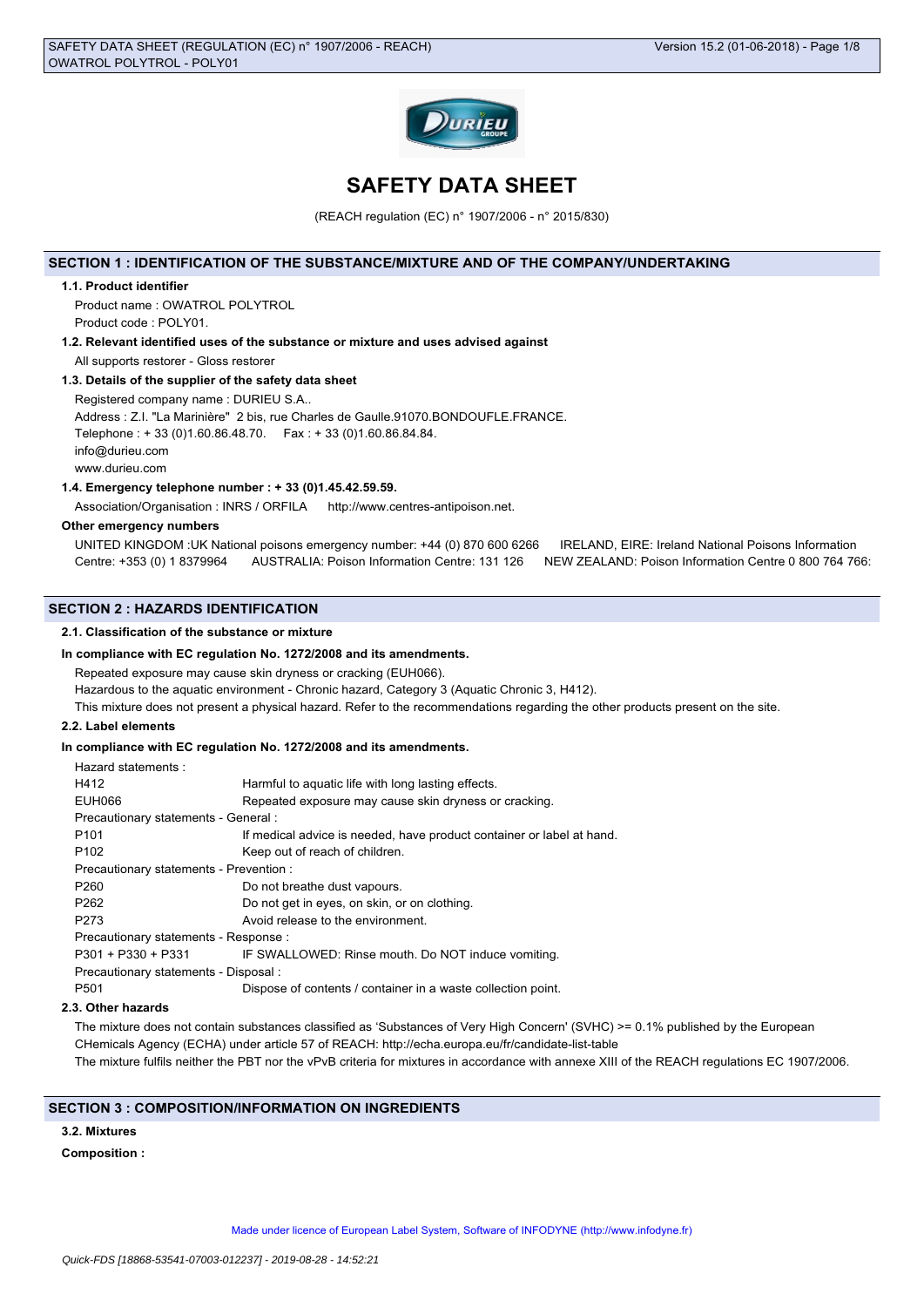# SAFETY DATA SHEET (REGULATION (EC) n° 1907/2006 - REACH) Version 15.2 (01-06-2018) - Page 2/8 OWATROL POLYTROL - POLY01

| Identification                  | (EC) 1272/2008          | Note | $\%$                  |
|---------------------------------|-------------------------|------|-----------------------|
| INDEX: PCP186                   | GHS08                   |      | $25 \le x \% \le 50$  |
| $EC: 918-481-9$                 | Dgr                     |      |                       |
| REACH: 01-2119457273-39         | Asp. Tox. 1, H304       |      |                       |
|                                 | EUH:066                 |      |                       |
| HYDROCARBONS, C10-C13,          |                         |      |                       |
| N-ALKANES, ISOALKANES, CYCLICS, |                         |      |                       |
| <2% AROMATICS                   |                         |      |                       |
| <b>INDEX: 298</b>               | GHS09, GHS07, GHS08     |      | $2.5 \le x \% \le 10$ |
| $EC: 918-811-1$                 | Dgr                     |      |                       |
| REACH: 01-2119463583-34         | Asp. Tox. 1, H304       |      |                       |
|                                 | STOT SE 3, H336         |      |                       |
| HYDROCARBONS, C10, AROMATICS,   | Aquatic Chronic 2, H411 |      |                       |
| <1% NAPHTALENE                  | EUH:066                 |      |                       |
|                                 |                         |      |                       |

(Full text of H-phrases: see section 16)

#### **Other data :**

According to Note 4 of Directive 2001/59/CE the preparation is not considered as non viscous (fluid).

## **SECTION 4 : FIRST AID MEASURES**

As a general rule, in case of doubt or if symptoms persist, always call a doctor.

NEVER induce swallowing by an unconscious person.

# **4.1. Description of first aid measures**

# **In the event of splashes or contact with eyes :**

Wash thoroughly with fresh, clean water for 15 minutes holding the eyelids open.

#### **In the event of splashes or contact with skin :**

Remove contaminated clothing and wash the skin thoroughly with soap and water or a recognised cleaner.

Watch out for any remaining product between skin and clothing, watches, shoes, etc.

If the contaminated area is widespread and/or there is damage to the skin, a doctor must be consulted or the patient transferred to hospital.

#### **In the event of swallowing :**

In the event of swallowing, if the quantity is small (no more than one mouthful), rinse the mouth with water and consult a doctor. Keep the person exposed at rest. Do not force vomiting.

Seek medical attention, showing the label.

If swallowed accidentally, call a doctor to ascertain whether observation and hospital care will be necessary. Show the label.

# **4.2. Most important symptoms and effects, both acute and delayed**

No data available.

**4.3. Indication of any immediate medical attention and special treatment needed**

No data available.

#### **SECTION 5 : FIREFIGHTING MEASURES**

This product is not classed as flammable.

#### **5.1. Extinguishing media**

In the event of fire, use specifically suitable extinguishing agents. Never use water.

# **Suitable methods of extinction**

- In the event of a fire, use :
- sprayed water or water mist
- foam
- multipurpose ABC powder
- BC powder
- carbon dioxide (CO2)

# **Unsuitable methods of extinction**

Direct water jet.

#### **5.2. Special hazards arising from the substance or mixture**

A fire will often produce a thick black smoke. Exposure to decomposition products may be hazardous to health.

Do not breathe in smoke.

In the event of a fire, the following may be formed :

- carbon monoxide (CO)
- carbon dioxide (CO2)

# **5.3. Advice for firefighters**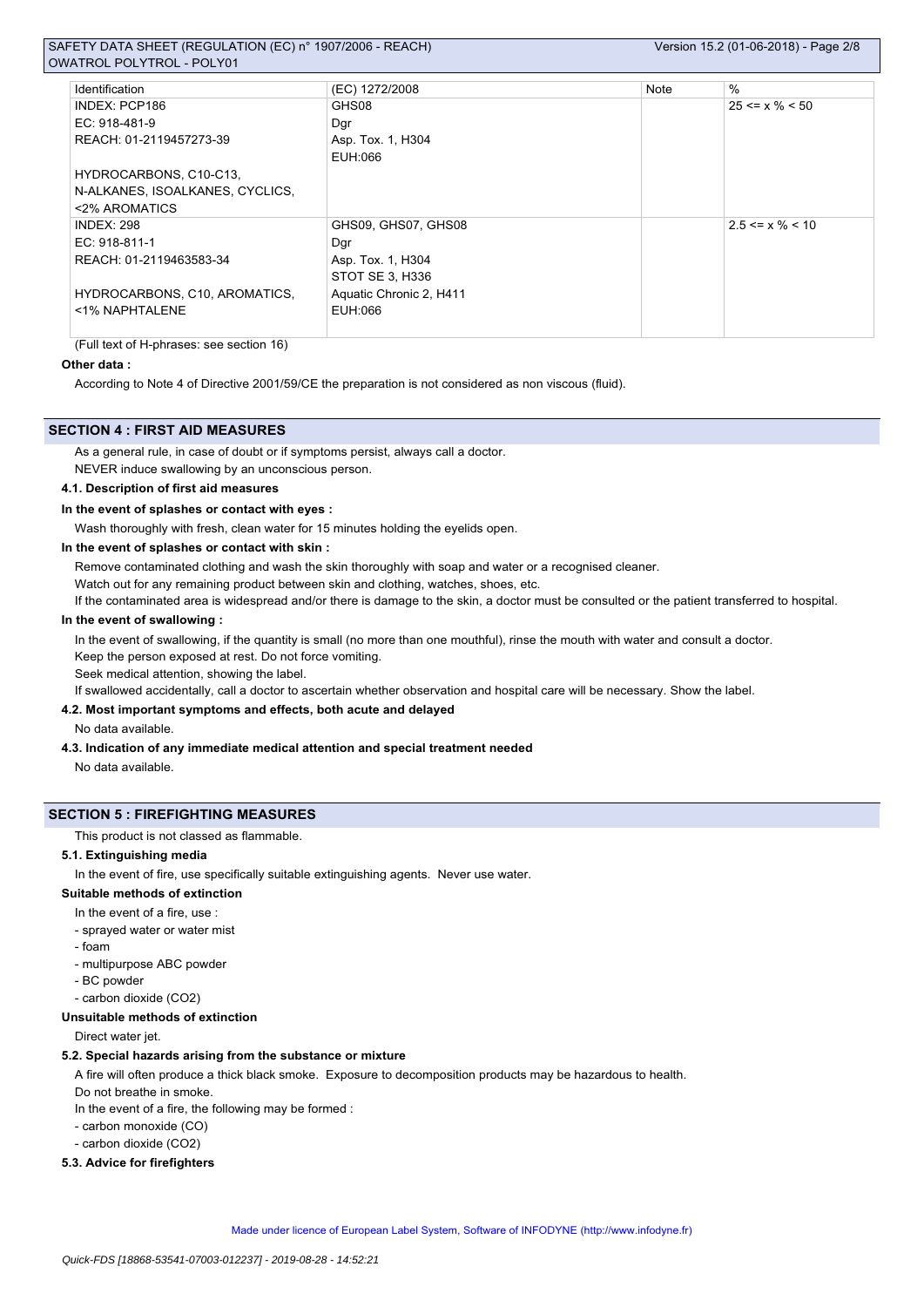No data available.

# **SECTION 6 : ACCIDENTAL RELEASE MEASURES**

## **6.1. Personal precautions, protective equipment and emergency procedures**

Consult the safety measures listed under headings 7 and 8.

# **For non first aid worker**

Avoid any contact with the skin and eyes.

## **For first aid worker**

First aid workers will be equipped with suitable personal protective equipment (See section 8).

#### **6.2. Environmental precautions**

Contain and control the leaks or spills with non-combustible absorbent materials such as sand, earth, vermiculite, diatomaceous earth in drums for waste disposal.

# Prevent any material from entering drains or waterways.

**6.3. Methods and material for containment and cleaning up**

Clean preferably with a detergent, do not use solvents.

Although this product is not flammable, rags soaked in it, may spontaneously ignite if improperly discarded. After use, put rags in water or lay rags out flat to dry before discarding.

#### **6.4. Reference to other sections**

No data available.

# **SECTION 7 : HANDLING AND STORAGE**

Requirements relating to storage premises apply to all facilities where the mixture is handled.

#### **7.1. Precautions for safe handling**

Always wash hands after handling.

Remove and wash contaminated clothing before re-using.

Ensure that there is adequate ventilation, especially in confined areas.

Keep containers tightly closed.

#### **Fire prevention :**

Handle in well-ventilated areas.

Prevent access by unauthorised personnel.

#### **Recommended equipment and procedures :**

For personal protection, see section 8.

Observe precautions stated on label and also industrial safety regulations.

Never pour water into this mixture.

Packages which have been opened must be reclosed carefully and stored in an upright position.

#### **Prohibited equipment and procedures :**

No smoking, eating or drinking in areas where the mixture is used.

#### **7.2. Conditions for safe storage, including any incompatibilities**

Do not keep in plastic containers - may soften plastic.

Part used containers must be properly closed and kept in upright position.

Stock between +5°C and +30°C in a dry, well ventilated place.

#### **Storage**

Keep out of reach of children.

Keep the container tightly closed in a dry, well-ventilated place.

The floor must be impermeable and form a collecting basin so that, in the event of an accidental spillage, the liquid cannot spread beyond this area.

#### **Packaging**

Always keep in packaging made of an identical material to the original.

Recommended types of packaging :

- Vats
- Drums

- Buckets

Suitable packaging materials :

- Coated steel

# **7.3. Specific end use(s)**

No data available.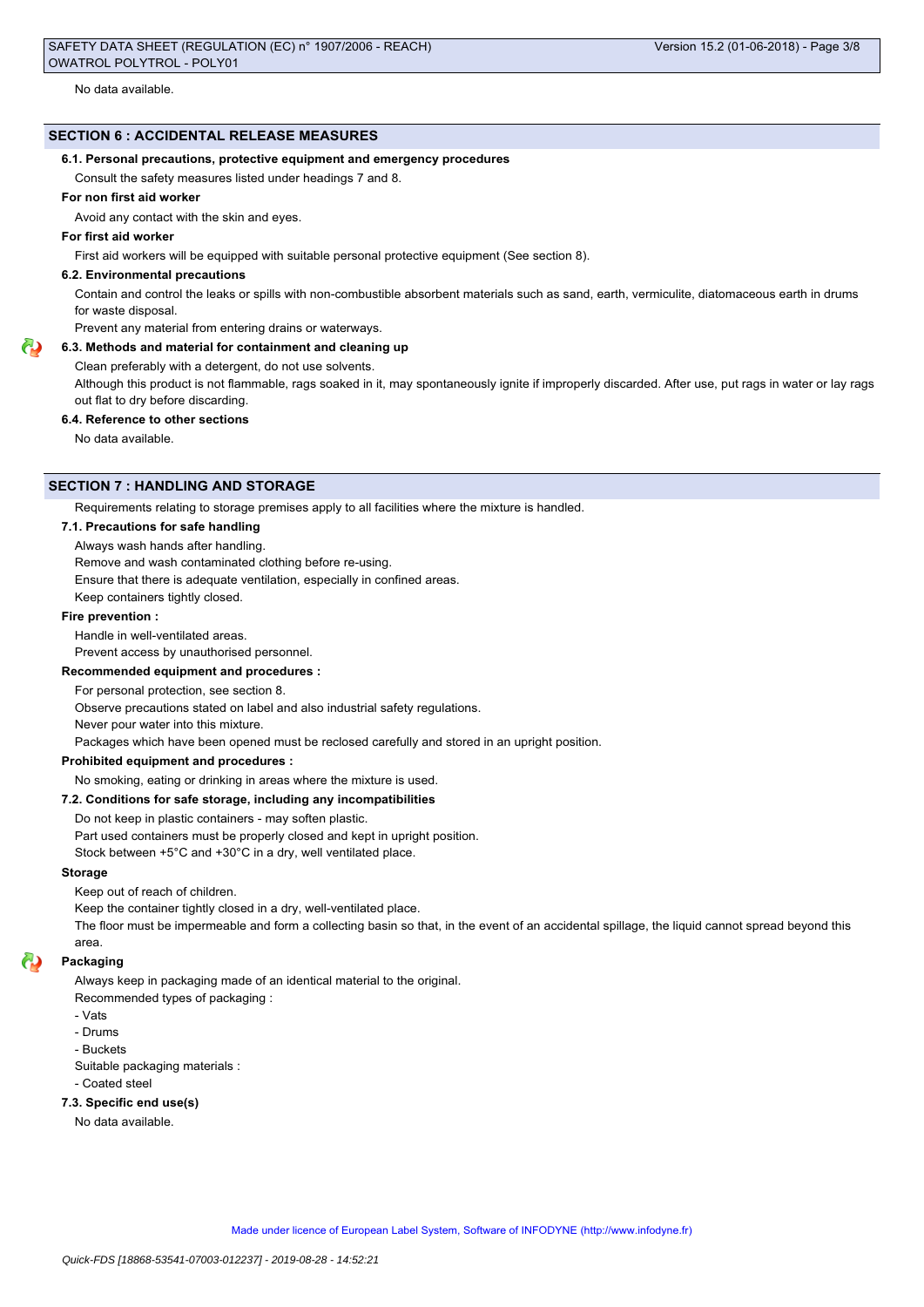# **SECTION 8 : EXPOSURE CONTROLS/PERSONAL PROTECTION**

## **8.1. Control parameters**

No data available.

## **8.2. Exposure controls**

## **Personal protection measures, such as personal protective equipment**

Use personal protective equipment that is clean and has been properly maintained.

Store personal protective equipment in a clean place, away from the work area.

Never eat, drink or smoke during use. Remove and wash contaminated clothing before re-using. Ensure that there is adequate ventilation, especially in confined areas.

#### **- Eye / face protection**

Avoid contact with eyes.

Use eye protectors designed to protect against liquid splashes

Before handling, wear safety goggles in accordance with standard EN166.

#### **- Hand protection**

Use suitable protective gloves that are resistant to chemical agents in accordance with standard EN374.

Gloves must be selected according to the application and duration of use at the workstation.

Protective gloves need to be selected according to their suitability for the workstation in question : other chemical products that may be handled, necessary physical protections (cutting, pricking, heat protection), level of dexterity required.

Type of gloves recommended :

- Nitrile rubber (butadiene-acrylonitrile copolymer rubber (NBR))

- PVA (Polyvinyl alcohol)

Recommended properties :

- Impervious gloves in accordance with standard EN374

Permeability time : >480 min for a thickness >0.45 mm

## **- Body protection**

Avoid skin contact.

Wear suitable protective clothing.

Suitable type of protective clothing :

In the event of substantial spatter, wear liquid-tight protective clothing against chemical risks (type 3) in accordance with EN14605 to prevent skin contact.

In the event of a risk of splashing, wear protective clothing against chemical risks (type 6) in accordance with EN13034 to prevent skin contact. Work clothing worn by personnel shall be laundered regularly.

After contact with the product, all parts of the body that have been soiled must be washed.

# **- Respiratory protection**

Type of FFP mask :

Wear a disposable half-mask aerosol filter in accordance with standard EN149.

Category :

- FFP2

Type of mask with combined filters :

Wear a half mask in accordance with standard EN140.

Anti-gas and vapour filter(s) (Combined filters) in accordance with standard EN14387 :

- A1 (Brown)

- AX (Brown)

Particle filter according to standard EN143 :

- P2 (White)

CEN recommendations : EN 136, EN 140, EN 405 for masks and EN 143, EN 149 for filters.

# **SECTION 9 : PHYSICAL AND CHEMICAL PROPERTIES**

## **9.1. Information on basic physical and chemical properties**

#### **General information :**

| Physical state:                                        | Fluid liquid.                   |  |
|--------------------------------------------------------|---------------------------------|--|
| Colour:                                                | Amber                           |  |
| Important health, safety and environmental information |                                 |  |
| $pH$ :                                                 | Not relevant.                   |  |
| Boiling point/boiling range:                           | Not relevant.                   |  |
| Flash Point:                                           | 61.00 $^{\circ}$ C.             |  |
| Vapour pressure (50°C):                                | Not relevant.                   |  |
| Density:                                               | < 1                             |  |
| Water solubility:                                      | Insoluble.                      |  |
| Viscosity:                                             | v>20.5mm <sup>2</sup> /s (40°C) |  |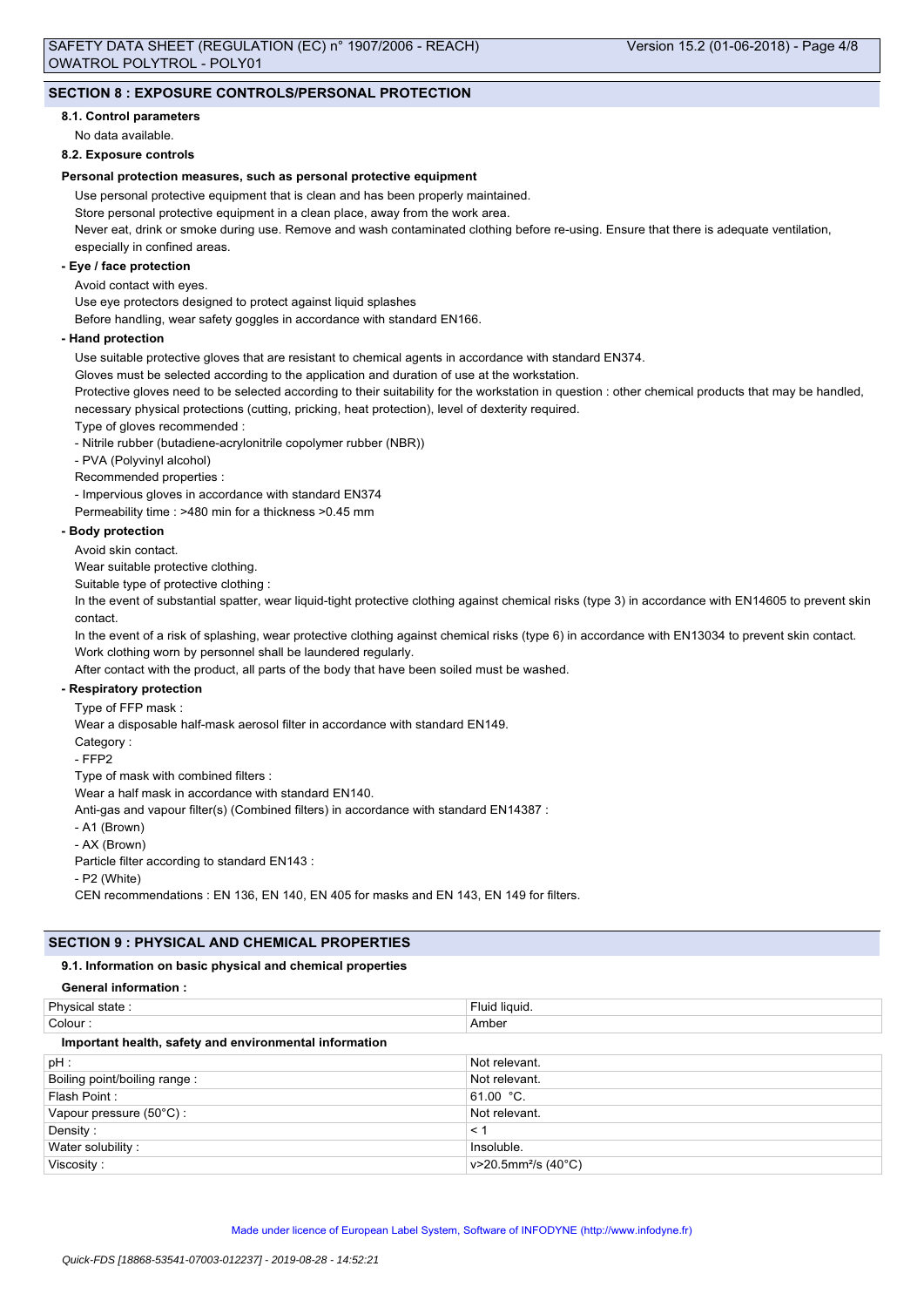|                                               | Method for determining the viscosity:                           |  |
|-----------------------------------------------|-----------------------------------------------------------------|--|
|                                               | ISO 3104 (Petroleum products - Transparent and opaque liquids - |  |
|                                               | Determination of kinematic viscosity and calculation of dynamic |  |
|                                               | viscosity).                                                     |  |
| $>$ 20,5 mm <sup>2</sup> /s (40 $^{\circ}$ C) |                                                                 |  |
| Melting point/melting range:                  | Not specified.                                                  |  |
| Self-ignition temperature :                   | Not relevant.                                                   |  |
| Decomposition point/decomposition range :     | Not relevant.                                                   |  |
| % VOC:                                        | $< 55\%$                                                        |  |
| 9.2. Other information                        |                                                                 |  |
| $VOC$ (g/l) :                                 | 460                                                             |  |

## **SECTION 10 : STABILITY AND REACTIVITY**

#### **10.1. Reactivity**

No data available.

#### **10.2. Chemical stability**

This mixture is stable under the recommended handling and storage conditions in section 7.

# **10.3. Possibility of hazardous reactions**

When exposed to high temperatures, the mixture can release hazardous decomposition products, such as carbon monoxide and dioxide, fumes and nitrogen oxide.

#### **10.4. Conditions to avoid**

Avoid :

#### - humidity

Protect from moisture. Reaction with water can cause an exothermic reaction.

Keep away from corrosive agents such as strong acids or alkalines to avoid possible leakage or self combustion.

Always stock in its original packaging. Do not transfer in another package.

#### **10.5. Incompatible materials**

Keep away from :

- water

#### **10.6. Hazardous decomposition products**

The thermal decomposition may release/form :

- carbon monoxide (CO)

- carbon dioxide (CO2)

# **SECTION 11 : TOXICOLOGICAL INFORMATION**

#### **11.1. Information on toxicological effects**

Exposure to vapours from solvents in the mixture in excess of the stated occupational exposure limit may result in adverse health effects such as mucous membrane and respiratory system irritation and adverse effects on kidney, liver and central nervous system.

Symptoms produced will include headaches, numbness, dizziness, fatigue, muscular asthenia and, in extreme cases, loss of consciousness. Repeated or prolonged contact with the mixture may cause removal of natural oil from the skin resulting in non-allergic contact dermatitis and

absorption through the skin.

Splashes in the eyes may cause irritation and reversible damage

# **11.1.1. Substances**

### **Acute toxicity :**

HYDROCARBONS, C10, AROMATICS, <1% NAPHTALENE Oral route : LD50 > 5000 mg/kg Species : Rat OCDE Ligne directrice 401 (Toxicité aiguë par voie orale) Dermal route : LD50 > 2000 mg/kg Species : Rabbit OCDE Ligne directrice 402 (Toxicité aiguë par voie cutanée) Inhalation route  $(n/a)$ : LC50 = 4.688 mg/l Species : Rat

OCDE Ligne directrice 403 (Toxicité aiguë par inhalation) Duration of exposure : 4 h

HYDROCARBONS, C10-C13, N-ALKANES, ISOALKANES, CYCLICS, <2% AROMATICS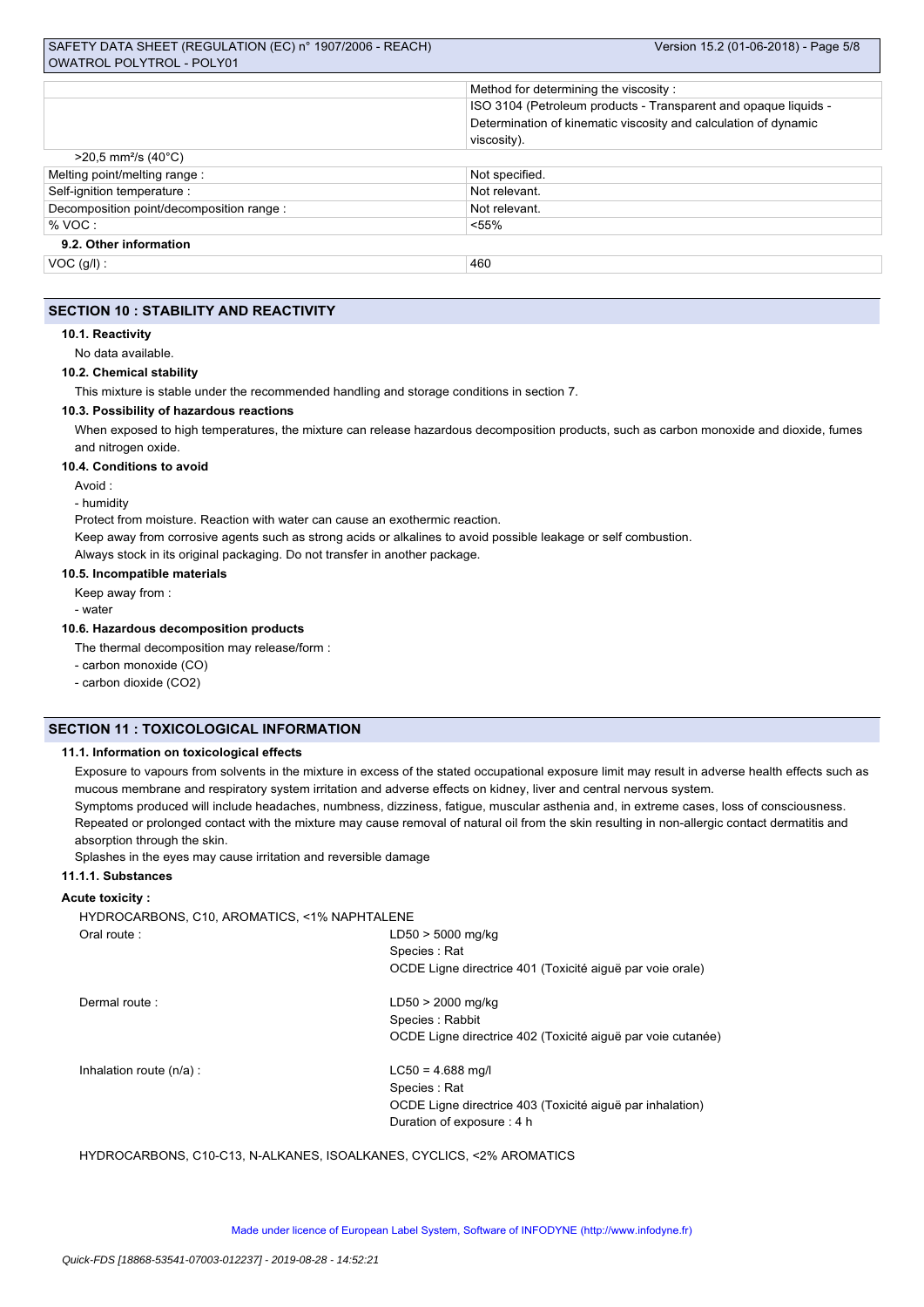| SAFETY DATA SHEET (REGULATION (EC) n° 1907/2006 - REACH)                                                       |                                                                                    | Version 15.2 (01-06-2018) - Page 6/8 |
|----------------------------------------------------------------------------------------------------------------|------------------------------------------------------------------------------------|--------------------------------------|
| <b>OWATROL POLYTROL - POLY01</b>                                                                               |                                                                                    |                                      |
| Oral route:                                                                                                    | LD50 > 5000 mg/kg                                                                  |                                      |
|                                                                                                                | Species: Rat                                                                       |                                      |
|                                                                                                                | OCDE Ligne directrice 401 (Toxicité aiguë par voie orale)                          |                                      |
| Dermal route:                                                                                                  | LD50 > 5000 mg/kg                                                                  |                                      |
|                                                                                                                | Species : Rabbit                                                                   |                                      |
|                                                                                                                | OCDE Ligne directrice 402 (Toxicité aiguë par voie cutanée)                        |                                      |
| Inhalation route (n/a) :                                                                                       | $LC50 = 4.951$ mg/l                                                                |                                      |
|                                                                                                                | Species: Rat                                                                       |                                      |
|                                                                                                                | OCDE Ligne directrice 403 (Toxicité aiguë par inhalation)                          |                                      |
|                                                                                                                | Duration of exposure : 4 h                                                         |                                      |
| <b>Germ cell mutagenicity:</b>                                                                                 |                                                                                    |                                      |
| HYDROCARBONS, C10, AROMATICS, <1% NAPHTALENE                                                                   |                                                                                    |                                      |
|                                                                                                                | No mutagenic effect.                                                               |                                      |
| HYDROCARBONS, C10-C13, N-ALKANES, ISOALKANES, CYCLICS, <2% AROMATICS                                           |                                                                                    |                                      |
|                                                                                                                | No mutagenic effect.                                                               |                                      |
| <b>Carcinogenicity:</b>                                                                                        |                                                                                    |                                      |
| HYDROCARBONS, C10, AROMATICS, <1% NAPHTALENE                                                                   |                                                                                    |                                      |
| Carcinogenicity Test:                                                                                          | Negative.                                                                          |                                      |
|                                                                                                                | No carcinogenic effect.                                                            |                                      |
| HYDROCARBONS, C10-C13, N-ALKANES, ISOALKANES, CYCLICS, <2% AROMATICS                                           |                                                                                    |                                      |
| Carcinogenicity Test:                                                                                          | Negative.                                                                          |                                      |
|                                                                                                                | No carcinogenic effect.                                                            |                                      |
| <b>Reproductive toxicant:</b>                                                                                  |                                                                                    |                                      |
| HYDROCARBONS, C10, AROMATICS, <1% NAPHTALENE                                                                   |                                                                                    |                                      |
| No toxic effect for reproduction                                                                               |                                                                                    |                                      |
|                                                                                                                | OCDE Ligne directrice 414 (Étude de la toxicité pour le développement<br>prénatal) |                                      |
|                                                                                                                |                                                                                    |                                      |
| HYDROCARBONS, C10-C13, N-ALKANES, ISOALKANES, CYCLICS, <2% AROMATICS<br>No toxic effect for reproduction       |                                                                                    |                                      |
|                                                                                                                | OCDE Ligne directrice 414 (Etude de la toxicité pour le développement              |                                      |
|                                                                                                                | prénatal)                                                                          |                                      |
| <b>11.1.2. Mixture</b>                                                                                         |                                                                                    |                                      |
|                                                                                                                |                                                                                    |                                      |
| <b>SECTION 12 : ECOLOGICAL INFORMATION</b>                                                                     |                                                                                    |                                      |
| Harmful to aquatic life with long lasting effects.                                                             |                                                                                    |                                      |
| The product must not be allowed to run into drains or waterways.                                               |                                                                                    |                                      |
| 12.1. Toxicity                                                                                                 |                                                                                    |                                      |
| Do not leave this product, not diluted or in great quantity, penetrate the ground water, waters or the drains. |                                                                                    |                                      |
| 12.1.1. Substances                                                                                             |                                                                                    |                                      |
| HYDROCARBONS, C10, AROMATICS, <1% NAPHTALENE                                                                   |                                                                                    |                                      |
| Fish toxicity :                                                                                                | Species : Perca fluviatilis                                                        |                                      |

Crustacean toxicity : EC50 <= 10 mg/l

Species : Daphnia magna Duration of exposure : 48 h

Algae toxicity :  $Ecr50 = 11$  mg/l Species : Pseudokirchnerella subcapitata Duration of exposure : 72 h

HYDROCARBONS, C10-C13, N-ALKANES, ISOALKANES, CYCLICS, <2% AROMATICS Fish toxicity : LC50 = 1000 mg/l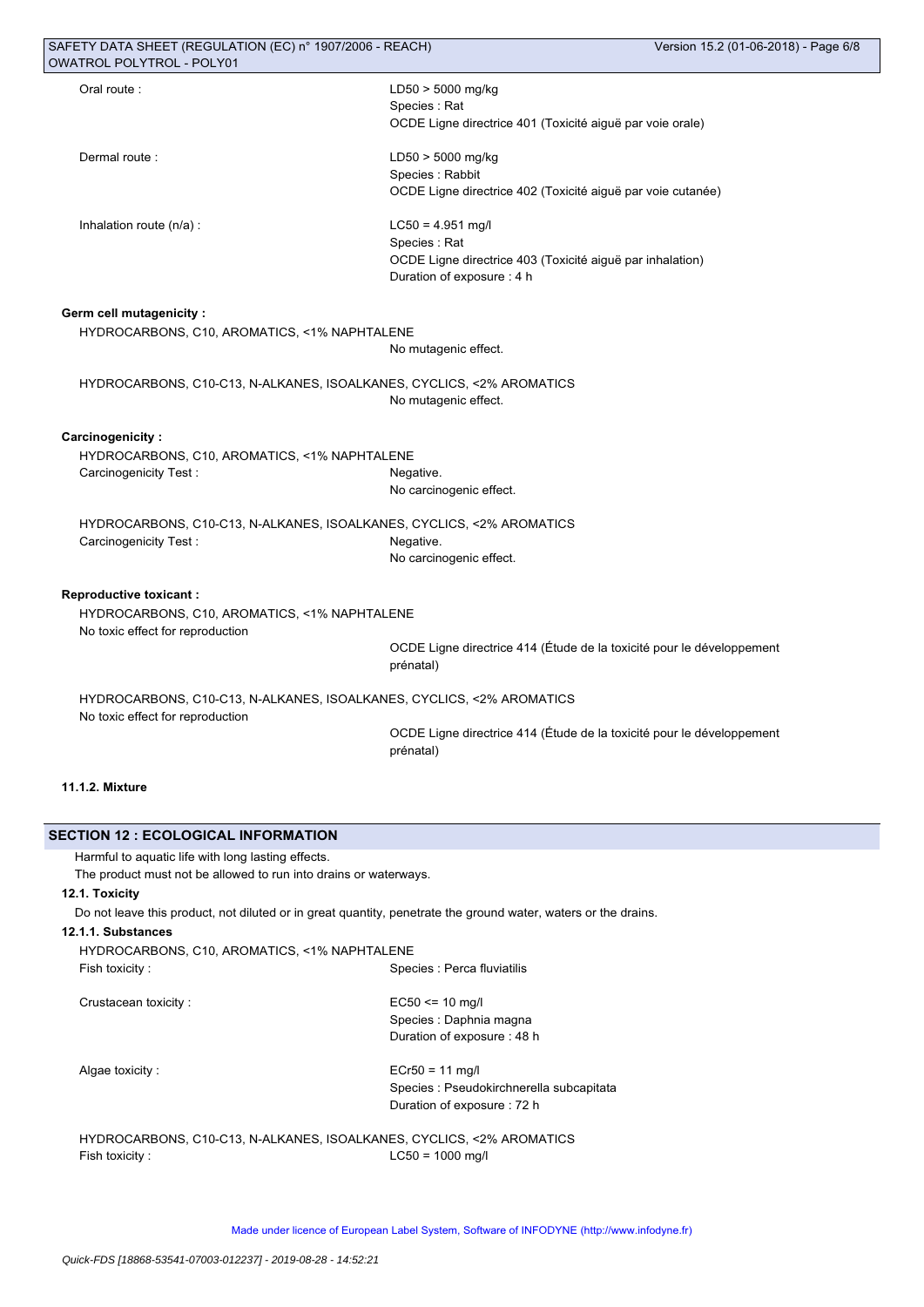| Species: Oncorhynchus mykiss |  |
|------------------------------|--|
| Duration of exposure: 96 h   |  |

Crustacean toxicity : EC50 = 1000 mg/l

# Species : Daphnia magna Duration of exposure : 48 h

Algae toxicity : ECr50 = 1000 mg/l Species : Pseudokirchnerella subcapitata Duration of exposure : 72 h

# **12.1.2. Mixtures**

No aquatic toxicity data available for the mixture.

**12.2. Persistence and degradability**

#### **12.2.1. Substances**

HYDROCARBONS, C10, AROMATICS, <1% NAPHTALENE

Biodegradability : no degradability data is available, the substance is considered as not degrading quickly.

HYDROCARBONS, C10-C13, N-ALKANES, ISOALKANES, CYCLICS, <2% AROMATICS Biodegradability : The Contract of the Rapidly degradable.

#### **12.3. Bioaccumulative potential**

No data available.

# **12.4. Mobility in soil**

Contains volatile products that will disperse in air. Contains a solid phase.

**12.5. Results of PBT and vPvB assessment**

No data available.

# **12.6. Other adverse effects**

No data available.

#### **SECTION 13 : DISPOSAL CONSIDERATIONS**

Proper waste management of the mixture and/or its container must be determined in accordance with Directive 2008/98/EC. Dirty sheets can be burnt but should not be stocked nor thrown into a bin. They should be spread out and dried before. This product dries with air contact producing an exothermic reaction. Danger of auto-ignition if these precautions are not respected.

#### **13.1. Waste treatment methods**

Do not pour into drains or waterways.

#### **Waste :**

Waste management is carried out without endangering human health, without harming the environment and, in particular without risk to water, air, soil, plants or animals.

Recycle or dispose of waste in compliance with current legislation, preferably via a certified collector or company.

Do not contaminate the ground or water with waste, do not dispose of waste into the environment.

# **Soiled packaging :**

Empty container completely. Keep label(s) on container.

Give to a certified disposal contractor.

# **Codes of wastes (Decision 2014/955/EC, Directive 2008/98/EEC on hazardous waste) :**

15 01 10 \* packaging containing residues of or contaminated by dangerous substances

08 01 11 \* waste paint and varnish containing organic solvents or other dangerous substances

## **SECTION 14 : TRANSPORT INFORMATION**

Exempt from transport classification and labelling.

# **14.1. UN number**

**14.2. UN proper shipping name**

## -

-

# **14.3. Transport hazard class(es)**

-